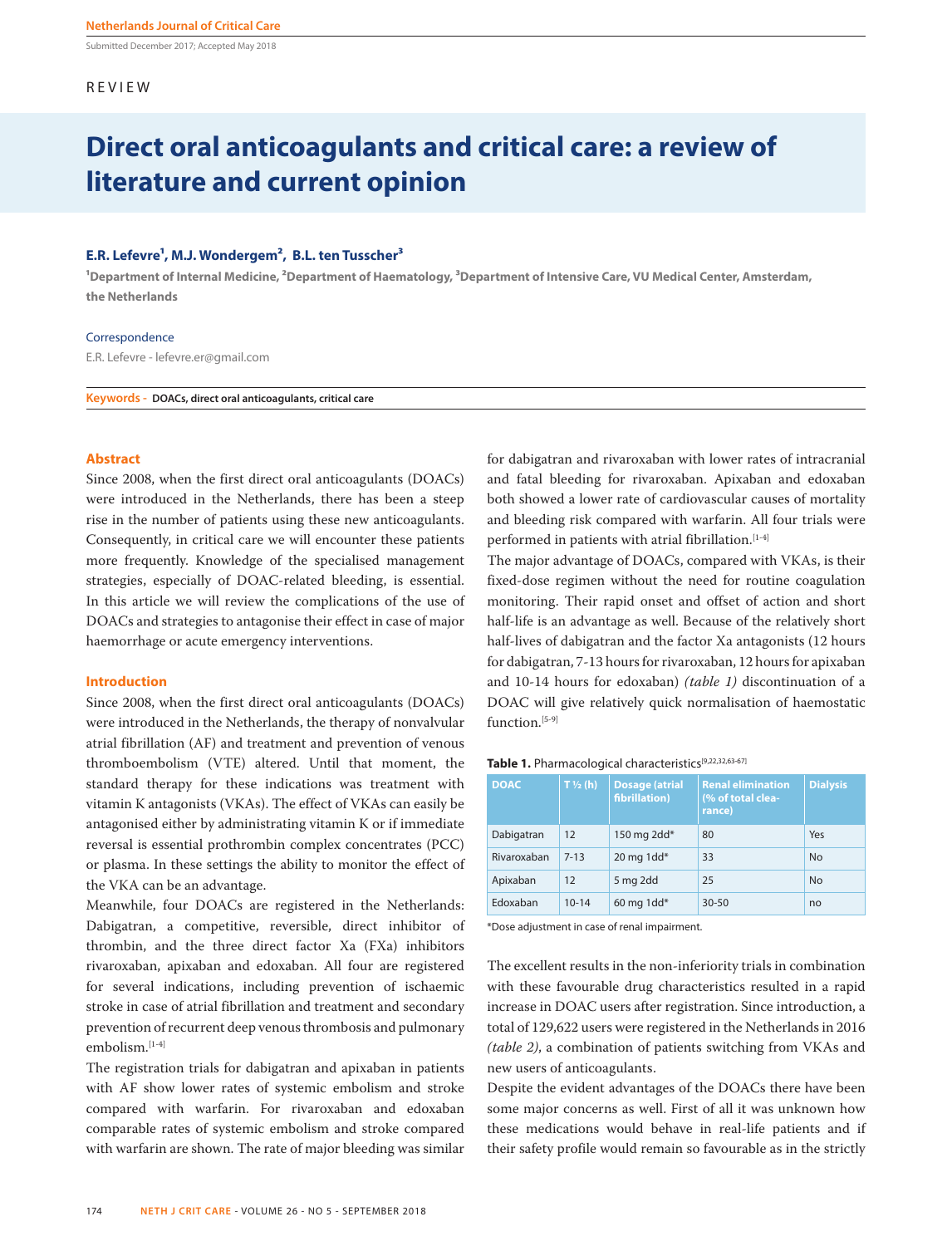chosen study population. Other major concerns were the absence of readily available monitoring tests and the availability of antidotes.

| <b>Total</b>                    |             | 16,937 | 26.501                   | 44,288 | 76,400 | 129,622 |
|---------------------------------|-------------|--------|--------------------------|--------|--------|---------|
|                                 | Edoxaban    | ٠      | $\overline{\phantom{a}}$ | ٠      | 7      | 2059    |
| Xa inhibitors                   | Apixaban    | 3      | 730                      | 4766   | 15,155 | 31,087  |
| Direct factor                   | Rivaroxaban | 10,608 | 12,718                   | 20.620 | 34.751 | 56,914  |
| Direct inhibitor<br>of thrombin | Dabigatran  | 6326   | 13,053                   | 18,902 | 26.487 | 39,562  |
|                                 |             | 2012   | 2013                     | 2014   | 2015   | 2016    |

#### Table 2. Total number of users of DOACs in the Netherlands per year<sup>[68</sup>]

## **Concerns regarding DOAC use**

Of special concern was the safety profile of the DOACs in elderly patients with possible multi-drug use and/or patients with chronic kidney disease stage IV and V, who were excluded in the registration trials.<sup>[1-4]</sup> The first observational studies are reassuring with data corresponding with those from the clinical trials, or with even better results with regard to bleeding complications for DOACs compared with VKAs in patients with atrial fibrillation or VTE.[10-13]

Stanton et al. performed a retrospective study on 146 patients with chronic kidney disease stage IV and V using apixaban (in different doses and different duration of use) or warfarin (in different duration of use) for treatment of AF or VTE, or thromboprophylaxis after orthopaedic surgery, which showed a non-significant difference between the groups, with a less frequent occurrence of major bleeding in the apixaban group compared with the warfarin group.<sup>[14]</sup> In elderly patients (80 years and above) with AF, apixaban also led to a lower rate of major bleeding, again compared with warfarin.[15] Studies on dabigatran in elderly patients show a lower or similar intracranial bleeding risk, but similar or even higher extracranial haemorrhage rates compared with warfarin use.<sup>[16-18]</sup> It is recommended to adjust the dosage of dabigatran in patients above 80 years.

Furthermore, there are several drugs which interact with DOACs, for instance P-glycoprotein (P-gp) inhibitors such as cyclosporine, erythromycin, azoles but also amiodarone. Co-administration of DOACs and P-gp inhibitors raises the peak concentration of and total exposure to the DOACs.[19-21]

Although, in general, the data of patients on DOACs are reassuring, these effects of drug-drug interactions, age and kidney function could lead to relevant dosing errors in the individual patient, which could easily be missed without routine coagulation monitoring.

## **Monitoring coagulation status**

The absence of the necessity to monitor coagulation is a major advantage in daily practice. However, in complex patients or in acute situations the limited availability of specific coagulation tests can be challenging.

Commonly used and readily available coagulation tests, the prothrombin time (PT) and activated partial thrombin time (APTT), developed for monitoring vitamin K antagonist and heparin treatment, respectively, are only of limited use. Without clear dose-response relations they cannot reflect the coagulation status of the patient and additional coagulation tests are necessary *(table 3)*.

|  | Table 3. Coagulation tests for patients on DOACs |  |  |  |
|--|--------------------------------------------------|--|--|--|
|--|--------------------------------------------------|--|--|--|

|             | PT*                      | APTT*                    | Anti-Xa** ECT |      | dTT                      |
|-------------|--------------------------|--------------------------|---------------|------|--------------------------|
| Dabigatran  | $\overline{\phantom{a}}$ | $\ddot{}$                | ۰             |      | $\pm$                    |
| Rivaroxaban |                          | $\overline{\phantom{a}}$ | $^{+}$        | $\,$ | $\,$                     |
| Apixaban    | $\,$                     | $\overline{\phantom{a}}$ | $^{+}$        | $\,$ | $\,$                     |
| Edoxaban    | $\,$                     | $\overline{\phantom{a}}$ | $^{+}$        | $\,$ | $\overline{\phantom{a}}$ |

+ adequate test; - test not adequate; \*only qualitative; \*\*anti Xa = qualitative, if  $caled:$  quantitative. DOACs = direct oral anticoagulants;  $PT =$  prothrombin time; APTT = activated partial thrombin time; ECT = ecarin clot time; dTT = diluted thrombin time.

Furthermore DOACs reach their peak concentration between 2-4 hours after intake.[8,22-24] If a coagulation test is performed too soon, in particular within two hours after ingestion, the test result may be falsely negative.

In the therapeutic range, dabigatran will not or barely influence the PT but the majority of patients on dabigatran will show a prolonged APTT.[22,25] However, a normal APTT cannot completely exclude anticoagulant activity.[22,25,26] Both the diluted thrombin time (dTT) and the ecarin clotting time (ECT) are specialised, sensitive and quantitative tests to measure the concentration of dabigatran.[22,27] Unfortunately, these tests are not yet readily available in every hospital, but are expected to become more available due to increasing DOAC use.

For the direct factor Xa inhibitors the APTT is not useful.[28-33] In case of rivaroxaban, on-treatment concentrations prolong the PT (without dose-response relation) and normal PT indicates no or only minimal anticoagulant activity. The degree of PT prolongation is dependent on the thromboplastin reagent used.[29] The other direct Xa inhibitors can increase the PT, but only do so in a minority of the patients. A normal PT cannot rule out anticoagulant activity and is therefore not reliable as a screening tool for these FXa inhibitors.[30,31,33] The cause of these differences in effect of the direct FXa inhibitors on PT is unknown.[30]

In most hospitals a rapid anti-FXa assay is available. This test was originally designed for measuring the effect of low-molecularweight heparin and unfractionated heparin. This uncalibrated anti-FXa assay is, however, only useful for qualitative testing of FXa inhibitors. For quantitative testing of all direct factor Xa inhibitors a calibrated anti-FXa assay must be used, which unfortunately is less widely available.<sup>[28,29,31,33-35]</sup>

Rotational thromboelastometry (ROTEM) is mainly used to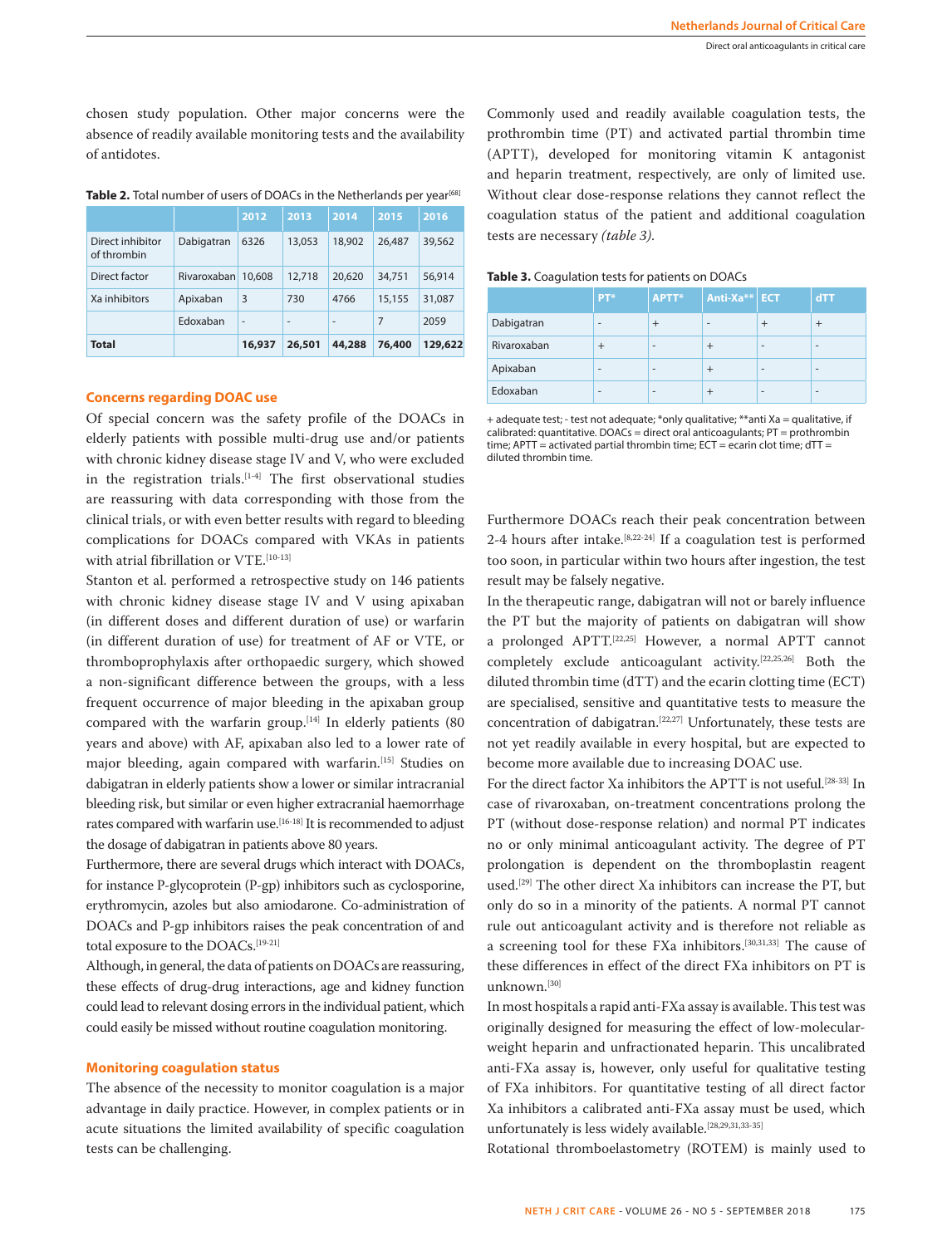Direct oral anticoagulants in critical care

measure fibrinolysis, hypocoagulability and hypercoagulability during surgical procedures. It can be of some value to monitor coagulation effect of DOACs, although results differ between studies. It seems the ROTEM-based assays can be influenced by DOACs; however a normal result does not exclude a DOACinduced bleeding tendency.[36-39]



**Figure 1.** DOAC related life-threatening bleeding

### **DOAC antidotes**

Another major concern after introduction of the DOACS was the unavailability of an antidote. Nowadays one specific antidote, idarucizumab, is available for reversal of dabigatran, and other antidotes are being tested in phase 2 (ciraparantag) and phase 4 (andexanet alfa) trials.

Idarucizumab is a humanised monoclonal antibody fragment that binds with high affinity to free and thrombin-bound dabigatran, antagonising its anticoagulant activity.<sup>[40]</sup> In a phase I study, idarucizumab gave a complete and direct reversal of the anticoagulant effect of dabigatran. It was well tolerated without serious adverse effects. Reversal of the anticoagulant effect was detectable with dTT and ECT, but also with a lengthened aPTT the clotting time was reversed to normal values.<sup>[41]</sup>

The RE-VERSE AD study, a phase III multicentre prospective cohort study, included two groups of adult patients on dabigatran with either overt, uncontrollable, or life-threatening bleeding or in need of an urgent invasive procedure.<sup>[42]</sup> Idarucizumab rapidly and completely reversed the anticoagulant activity of dabigatran in 88-98% of patients. In the patients needing intervention normal intraoperative haemostasis was reported in 92% of the cases. In a minority of the patients dabigatran concentrations increased again at 12 (23%) or 24 (13%) hours after idarucizumab administration, which was detectable in clotting times. The reoccurrence in dabigatran is probably a result of redistribution from the extravascular to the intravascular compartment and the shorter half-life of idarucizumab compared with that of dabigatran.[43] Clinical importance and whether patients could benefit from an additional gift is uncertain but could be considered in ongoing relevant bleeding.[42,44]

Not registered yet, but at the moment being tested in a phase 4 trial, is andexanet alfa (andexanet), a recombinant modified human factor Xa decoy protein. It is enzymatically inactive, but has a high binding activity for direct FXa inhibitors and is also capable of binding indirect FXa inhibitors, making it a potential universal FXa antidote. The ANNEXA-4 trial is still ongoing but preliminary data have already been published.<sup>[45]</sup> This prospective, multicentre, open label, cohort study included 67 patients with a mean age of 77 years, with considerable cardiovascular disease, with major bleeding associated with intake of FXa inhibitors, to receive andexanet. After bolus administration of andexanet anti-FXa activity decreased compared with baseline by 89% in the rivaroxaban group and 93% in the apixaban group. With continuous infusion these levels remained stable. However, two hours after discontinuation of andexanet anti-FXa activity partially returned to pretreatment values. Whether this is clinically relevant is not clear as clinical haemostatic efficacy, as assessed for 12 hours after the end of the infusion, was excellent or good in 37 of the 47 (79%) patients included in the efficacy analysis. Of note, there were some concerns raised about the rate of thrombotic events (18% after 30 days) in this study. This might be because of discontinuation of the DOAC but an intrinsic prothrombotic effect of andexanet cannot be ruled out at this moment.[46]

Not registered as well, but being tested in phase II trials, is aripazine, also called ciraparantag or PER977. It is a synthetic, small, cationic, water-soluble molecule, which binds specifically to factor Xa inhibitors, the direct thrombin inhibitor dabigatran, and low-molecular-weight heparin and unfractionated heparin. This makes it a potential universal antidote.[47] Results of the First-in-Human phase 1 study are promising, although effect on actual bleeding in patients has not been tested yet.<sup>[48,49]</sup>

Beside these specific antidotes, PCC could be considered a nonspecific antidote. There is one clinical study on administering PCC in the case of life-threatening bleeding in combination with DOAC use. Eerenberg et al. performed a crossover study with healthy individuals on supra-therapeutic levels of dabigatran or rivaroxaban. PCC at a dose of 50 IU/kg corrected the PT for 24 hours in case of rivaroxaban, but there was no correction of APTT in case of dabigatran use.<sup>[50]</sup> Majeed et al. performed a cohort study on 84 patients with major haemorrhage while using rivaroxaban or apixaban.<sup>[51]</sup> In 69.1% of patients, administering PCCs (median dose 2000 IU) was effective in achieving haemostasis. The thromboembolism risk was low with two patients developing an ischaemic stroke.

# **DOACs and critical care**

In critical care settings we will encounter more and more known and unknown users of DOACs. Although outcome of patients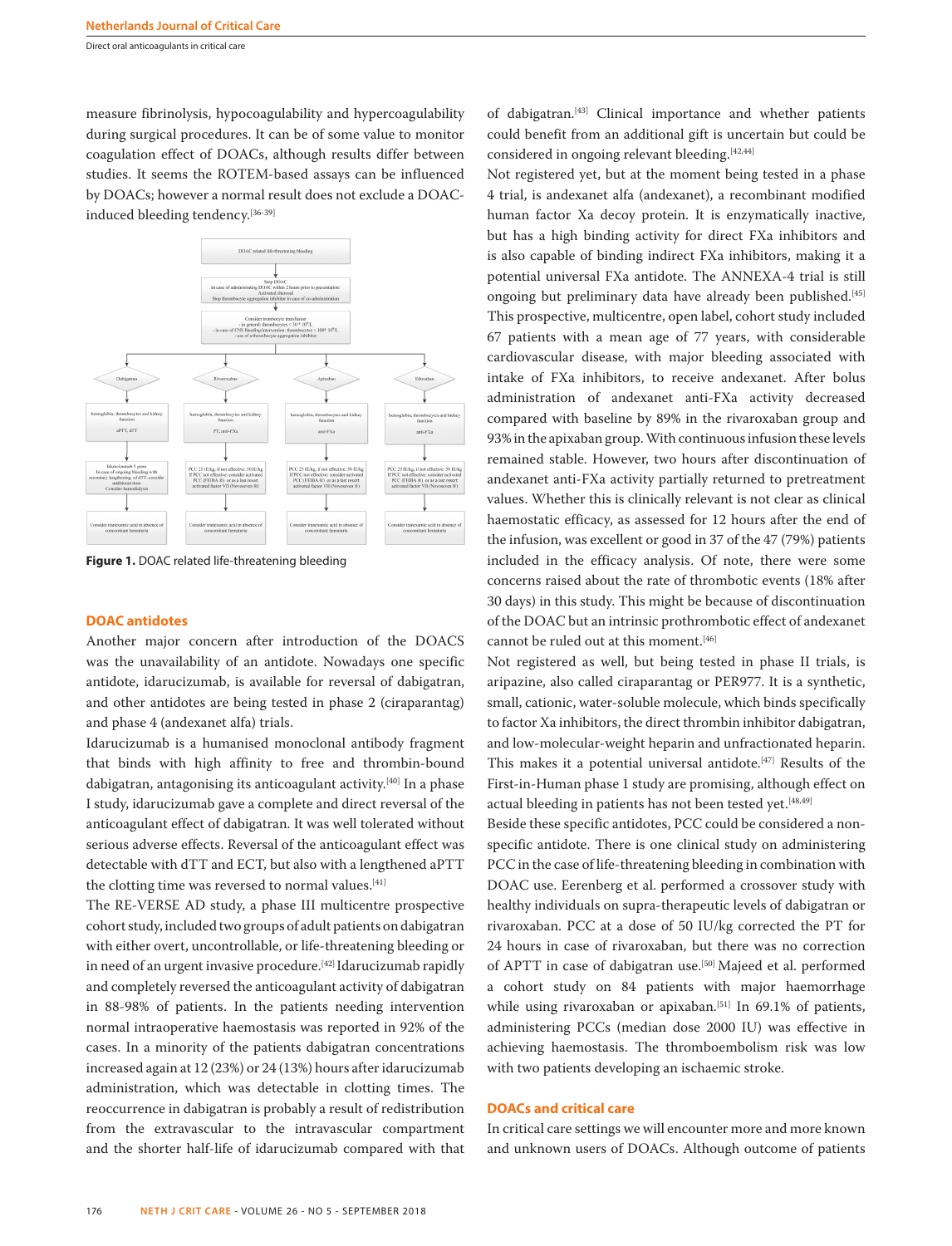on DOACs with severe traumatic bleeding injury or intracranial haemorrhage is more favourable than in patients on vitamin K antagonists, probably because of the relatively short half-lives of DOACs, in critically ill patients it may still be necessary to confirm the presence of and/or antagonise DOAC-induced bleeding tendency.[52-54]

Guidelines for elective surgery and interventions when to stop or how to switch to other medications are readily available. We will discuss the effect of possible DOAC use on diagnostic and therapeutic strategies in the case of trauma, intracranial bleeding and need for emergency interventions. In case of severe trauma or intracranial bleeding and use or potential use of a DOAC, several actions should be taken. First of all, coagulation tests should be performed to demonstrate anticoagulant activity. The limitations of those tests have been discussed above. In the case of use or suspected use of dabigatran or a FXa inhibitor the aPTT, PT, dTT and standard anti-FXa assay should be determined to detect possible anticoagulant activity. At the same time, the haemoglobin, thrombocytes and kidney function should be determined. In particular when using dabigatran, renal impairment will extend the half-life and thus the bleeding tendency.[55,56] In case of thrombocytopenia (< 100 x 109/l) or use of a thrombocyte aggregation inhibitor, thrombocyte transfusion is indicated where contraindications should be weighed against the severity of the bleed. Tranexamic acid could be considered in the absence of concomitant haematuria.<sup>[57]</sup>

In case of severe bleeding induced by dabigatran, idarucizumab 5 gram intravenously should be administered. In case of ongoing bleeding with secondary lengthening of the dTT an additional gift could be considered. As mentioned above, antidotes are not yet available for the other DOACs and primary treatment consists of administering PCC, although there is limited evidence. If an initial dosage of 25 IU/kg PCC is not effective we first recommend repeating PCC in a dosage of 50 IU/kg. Some treatment protocols mention activated PCC (FEIBA ®) or activated factor VII (Novoseven ®) if PCC treatment fails; however, these therapies are costly and there are no clinical data to support this recommendation.<sup>[58,59]</sup>

Haemodialysis is a theoretical option for dabigatran removal. Practical use is limited; in acute bleeding it is too time consuming, patients often need transfers for interventions to stop the bleed and haemodynamic stability of the patient can also be an issue.

Besides major bleeding, there are some other situations in which it is important to take DOAC-induced coagulopathy into account. In case of an emergency intervention with high bleeding risk, we recommend to act as above and follow the protocol of major bleeding. There are no controlled data on inserting central venous catheters during DOAC-induced coagulopathy. We suggest to insert the catheter under guidance of ultrasound, to decrease the probably limited complication risks. There are also insufficient data available on inserting an epidural catheter. We suggest to wait at least for 48 hours after the last administration with normalisation of an adequate coagulation test. For dabigatran the APTT, and if available the dTT and ECT, for rivaroxaban the PT and for all direct FXa inhibitors the anti-FXa assay should be performed.

There are limited data on bleeding complications for patients using a DOAC in combination with intravenous thrombolysis for stroke.<sup>[60]</sup> A recent retrospective study showed no additional risks of systemic thrombolysis in the subgroup of patients on DOACs. This study has several limitations with no information on timing of last DOAC dose and absence of coagulation parameters besides INR, therefore elevated risk of bleeding is not definitively ruled out.<sup>[61]</sup> To reduce the risk of secondary haemorrhagic conversion several local protocols only recommend systemic thrombolysis if the last DOAC intake is more than four hours ago with normalisation of APTT, PT and anti-FXa parameters.

Data on how to proceed if, despite possible DOAC use, a patient develops a pulmonary embolus are also lacking. Coadministration of thrombolysis could increase the risk of major haemorrhage even further than with thrombolysis alone. We think that in patients in an arrest or peri-arrest situation thrombolysis should not be withheld because of possible concomitant DOAC use. In high to intermediate risk patients without haemodynamic instability, local interventions for removal of pulmonary embolus, if available, could be considered.[62]

In patients admitted to the ICU we advise to stop DOAC use because of practical considerations. Critically ill patients might need multiple interventions, some of which are unplanned. The high incidence of decreased renal function and use of drugs which interact with DOACs are also reasons to withhold DOACs during critical illness.<sup>[19-21]</sup> When a patient is stable and no interventions are planned in the short term, the earliest moment we would restart is during admission to a medium care unit. It must be taken into account that DOACs will be effective within 2-4 hours, unlike the VKAs.

# **Conclusion**

Because of their convenience and favourable results compared with vitamin K antagonists more patients are using DOACs. Inevitably we will see more of these patients in acute care settings. Critical care clinicians should be aware of possible DOAC use in patients presenting to the emergency room. It is important to realise that the normal standard coagulation test cannot rule out DOAC anticoagulant activity. In patients with major haemorrhage or in need of high-risk interventions, knowledge on how to proceed is essential. Fortunately, nowadays a specific antidote for dabigatran is available. Further development of antidotes for the factor Xa inhibitors is warranted, to make the use of DOACs even safer.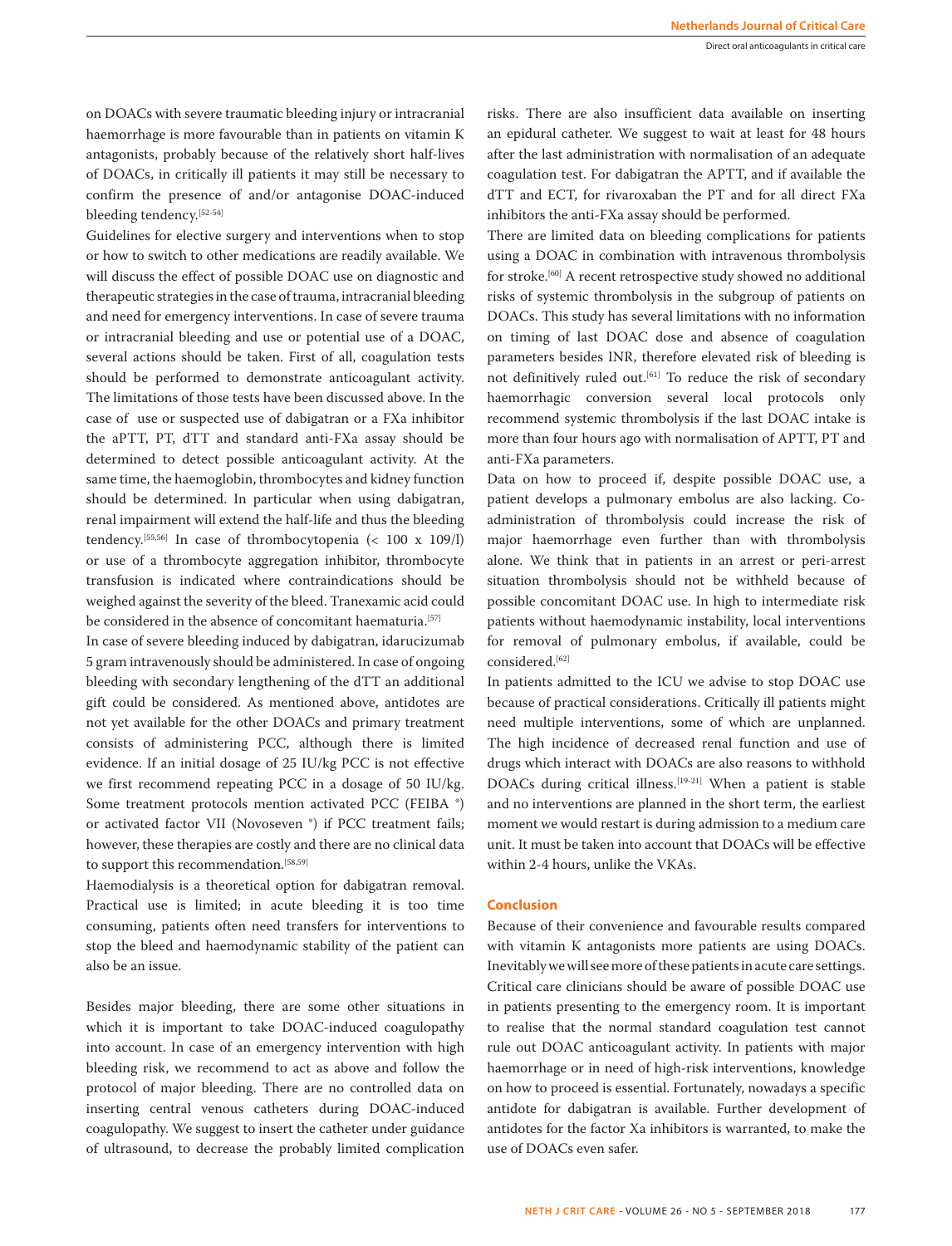Direct oral anticoagulants in critical care

### **Disclosures**

All authors declare no conflict of interest. No funding or financial support was received.

#### **References**

- 1. Connolly SJ, Ezekowitz MD, Yusuf S, et al. Dabigatran versus warfarin in patients with atrial fibrillation. N Engl J Med. 2009;361:1139-51.
- 2. Patel MR, Mahaffey KW, Garg J, et al. Rivaroxaban versus warfarin in nonvalvular atrial fibrillation. N Engl J Med. 2011;365:883-91.
- 3. Granger CB, Alexander JH, McMurray JJ, et al. Apixaban versus warfarin in patients with atrial fibrillation. N Engl J Med. 2011;365:981-92.
- 4. Giugliano RP, Ruff CT, Braunwald E, et al. Edoxaban versus warfarin in patients with atrial fibrillation. N Engl J Med. 2013;369:2093-104.
- 5. Stangier J. Clinical pharmacokinetics and pharmacodynamics of the oral direct thrombin inhibitor dabigatran etexilate. Clin Pharmacokinet. 2008;47:285-95.
- 6. Kreutz R. Pharmacodynamic and pharmacokinetic basics of rivaroxaban. Fundam Clin Pharmacol. 2012;26:27-32.
- 7. Frost C, Wang J, Nepal S, et al. Apixaban, an oral, direct factor Xa inhibitor: single dose safety, pharmacokinetics, pharmacodynamics and food effect in healthy subjects. Br J Clin Pharmacol. 2013;75:476-87.
- 8. Ogata K, Mendell-Harary J, Tachibana M, et al. Clinical safety, tolerability, pharmacokinetics, and pharmacodynamics of the novel factor Xa inhibitor edoxaban in healthy volunteers. J Clin Pharmacol. 2010;50:743-53.
- 9. Savaysa™ (edoxaban) tablets for oral use. Full prescribing information. Parsippany: Daiichi Sankyo, Inc.; 2015.
- 10. Camm AJ, Amarenco P, Haas S, et al. XANTUS: a real-world, prospective, observational study of patients treated with rivaroxaban for stroke prevention in atrial fibrillation. Eur Heart J. 2016;37:1145-53.
- 11. Potpara TS. Dabigatran in 'real-world' clinical practice for stroke prevention in patients with non-valvular atrial fibrillation. Thromb Haemost. 2015;114:1093-8.
- 12. Jun M, Lix LM, Durand M, et al. Comparative safety of direct oral anticoagulants and warfarin in venous thromboembolism: multicentre, population based, observational study. BMJ. 2017;359:j4323.
- 13. Eerenberg ES, Middeldorp S, Levi M, Lensing AW, Buller HR. Clinical impact and course of major bleeding with rivaroxaban and vitamin K antagonists. J Thromb Haemost. 2015;13:1590-6.
- Stanton BE, Barasch NS, Tellor KB. Comparison of the Safety and Effectiveness of Apixaban versus Warfarin in Patients with Severe Renal Impairment. Pharmacotherapy. 2017;37:412-9.
- 15. Halvorsen S, Atar D, Yang H, et al. Efficacy and safety of apixaban compared with warfarin according to age for stroke prevention in atrial fibrillation: observations from the ARISTOTLE trial. Eur Heart J. 2014;35:1864-72.
- 16. Eikelboom JW, Wallentin L, Connolly SJ, et al. Risk of bleeding with 2 doses of dabigatran compared with warfarin in older and younger patients with atrial fibrillation: an analysis of the randomized evaluation of long-term anticoagulant therapy (RE-LY) trial. Circulation. 2011;123:2363-72.
- 17. Lauw MN, Eikelboom JW, Coppens M, et al. Effects of dabigatran according to age in atrial fibrillation. Heart. 2017;103:1015-23.
- 18. Go AS, Singer DE, Toh S, et al. Outcomes of Dabigatran and Warfarin for Atrial Fibrillation in Contemporary Practice: A Retrospective Cohort Study. Ann Intern Med. 2017.
- 19. Parasrampuria DA, Mendell J, Shi M, Matsushima N, Zahir H, Truitt K. Edoxaban drug-drug interactions with ketoconazole, erythromycin, and cyclosporine. Br J Clin Pharmacol. 2016;82:1591-600.
- 20. Celikyurt I, Meier CR, Kuhne M, Schaer B. Safety and Interactions of Direct Oral Anticoagulants with Antiarrhythmic Drugs. Drug Saf. 2017;40:1091-8.
- 21. Hellwig T, Gulseth M. Pharmacokinetic and pharmacodynamic drug interactions with new oral anticoagulants: what do they mean for patients with atrial fibrillation? Ann Pharmacother. 2013;47:1478-87.
- 22. Stangier J, Rathgen K, Stahle H, Gansser D, Roth W. The pharmacokinetics, pharmacodynamics and tolerability of dabigatran etexilate, a new oral direct thrombin inhibitor, in healthy male subjects. Br J Clin Pharmacol. 2007;64:292- 303.
- 23. Mueck W, Lensing AW, Agnelli G, Decousus H, Prandoni P, Misselwitz F. Rivaroxaban: population pharmacokinetic analyses in patients treated for acute deep-vein thrombosis and exposure simulations in patients with atrial fibrillation treated for stroke prevention. Clin Pharmacokinet. 2011;50:675-86.
- 24. Frost C, Nepal S, Wang J, et al. Safety, pharmacokinetics and pharmacodynamics of multiple oral doses of apixaban, a factor Xa inhibitor, in healthy subjects. Br J Clin Pharmacol. 2013;76:776-86.
- 25. Lindahl TL, Baghaei F, Blixter IF, et al. Effects of the oral, direct thrombin inhibitor dabigatran on five common coagulation assays. Thromb Haemost. 2011;105:371-8.
- 26. Hawes EM, Deal AM, Funk-Adcock D, et al. Performance of coagulation tests in patients on therapeutic doses of dabigatran: a cross-sectional pharmacodynamic study based on peak and trough plasma levels. J Thromb Haemost. 2013;11:1493-502.
- 27. Freyburger G, Macouillard G, Labrouche S, Sztark F, Coagulation parameters in patients receiving dabigatran etexilate or rivaroxaban: two observational studies in patients undergoing total hip or total knee replacement. Thromb Res. 2011;127:457-65.
- 28. Samama MM, Mendell J, Guinet C, Le Flem L, Kunitada S. In vitro study of the anticoagulant effects of edoxaban and its effect on thrombin generation in comparison to fondaparinux. Thromb Res. 2012;129:e77-82.
- 29. Samama MM, Martinoli JL, LeFlem L, et al. Assessment of laboratory assays to measure rivaroxaban--an oral, direct factor Xa inhibitor. Thromb Haemost. 2010;103:815-25.
- 30. Dale BJ, Ginsberg JS, Johnston M, Hirsh J, Weitz JI, Eikelboom JW. Comparison of the effects of apixaban and rivaroxaban on prothrombin and activated partial thromboplastin times using various reagents. J Thromb Haemost. 2014;12:1810-5.
- 31. Hillarp A, Gustafsson KM, Faxalv L, et al. Effects of the oral, direct factor Xa inhibitor apixaban on routine coagulation assays and anti-FXa assays. J Thromb Haemost. 2014;12:1545-53.
- 32. Mendell J, Tachibana M, Shi M, Kunitada S. Effects of food on the pharmacokinetics of edoxaban, an oral direct factor Xa inhibitor, in healthy volunteers. J Clin Pharmacol. 2011;51:687-94.
- 33. Cuker A, Husseinzadeh H. Laboratory measurement of the anticoagulant activity of edoxaban: a systematic review. J Thromb Thrombolysis. 2015;39:288-94.
- 34. Mani H, Rohde G, Stratmann G, et al. Accurate determination of rivaroxaban levels requires different calibrator sets but not addition of antithrombin. Thromb Haemost. 2012;108:191-8.
- Asmis LM, Alberio L, Angelillo-Scherrer A, et al. Rivaroxaban: Quantification by anti-FXa assay and influence on coagulation tests: a study in 9 Swiss laboratories. Thromb Res. 2012;129:492-8.
- 36. Eller T, Busse J, Dittrich M, et al. Dabigatran, rivaroxaban, apixaban, argatroban and fondaparinux and their effects on coagulation POC and platelet function tests. Clin Chem Lab Med. 2014;52:835-44.
- 37. Casutt M, Konrad C, Schuepfer G. Effect of rivaroxaban on blood coagulation using the viscoelastic coagulation test ROTEM. Anaesthesist. 2012;61:948-53.
- Herrmann R, Thom J, Wood A, Phillips M, Muhammad S, Baker R. Thrombin generation using the calibrated automated thrombinoscope to assess reversibility of dabigatran and rivaroxaban. Thromb Haemost. 2014;111:989-95.
- 39. Seyve L, Richarme C, Polack B, Marlu R. Impact of four direct oral anticoagulants on rotational thromboelastometry (ROTEM). Int J Lab Hematol. 2017.
- 40. Schiele F, van Ryn J, Canada K, et al. A specific antidote for dabigatran: functional and structural characterization. Blood. 2013;121:3554-62.
- 41. Glund S, Stangier J, Schmohl M, et al. Safety, tolerability, and efficacy of idarucizumab for the reversal of the anticoagulant effect of dabigatran in healthy male volunteers: a randomised, placebo-controlled, double-blind phase 1 trial. Lancet. 2015;386:680-90.
- 42. Pollack CV, Jr., Reilly PA, Eikelboom J, et al. Idarucizumab for Dabigatran Reversal. N Engl J Med. 2015;373:511-20.
- 43. Glund S, Stangier J, van Ryn J, et al. Effect of Age and Renal Function on Idarucizumab Pharmacokinetics and Idarucizumab-Mediated Reversal of Dabigatran Anticoagulant Activity in a Randomized, Double-Blind, Crossover Phase Ib Study. Clin Pharmacokinet. 2017;56:41-54.
- 44. Pollack CV, Jr., Reilly PA, van Ryn J, et al. Idarucizumab for Dabigatran Reversal Full Cohort Analysis. N Engl J Med. 2017;377:431-41.
- 45. Connolly SJ, Milling TJ, Jr., Eikelboom JW, et al. Andexanet Alfa for Acute Major Bleeding Associated with Factor Xa Inhibitors. N Engl J Med. 2016;375:1131-41.
- 46. Hunt BJ, Levi M. Engineering Reversal Finding an Antidote for Direct Oral Anticoagulants. N Engl J Med. 2016;375:1185-6.
- 47. Tummala R, Kavtaradze A, Gupta A, Ghosh RK. Specific antidotes against direct oral anticoagulants: A comprehensive review of clinical trials data. Int J Cardiol. 2016;214:292-8.
- 48. Ansell JE, Bakhru SH, Laulicht BE, et al. Single-dose ciraparantag safely and completely reverses anticoagulant effects of edoxaban. Thromb Haemost. 2017;117:238-45.
- 49. Ansell JE, Bakhru SH, Laulicht BE, et al. Use of PER977 to reverse the anticoagulant effect of edoxaban. N Engl J Med. 2014;371:2141-2.
- 50. Eerenberg ES, Kamphuisen PW, Sijpkens MK, Meijers JC, Buller HR, Levi M. Reversal of rivaroxaban and dabigatran by prothrombin complex concentrate: a randomized, placebo-controlled, crossover study in healthy subjects. Circulation. 2011;124:1573-9.
- Majeed A, Agren A, Holmstrom M, et al. Management of rivaroxaban- or apixaban-associated major bleeding with prothrombin complex concentrates: a cohort study. Blood. 2017;130:1706-12.
- 52. Feeney JM, Neulander M, DiFiori M, et al. Direct oral anticoagulants compared with warfarin in patients with severe blunt trauma. Injury. 2017;48:47-50.
- 53. Feeney JM, Santone E, DiFiori M, Kis L, Jayaraman V, Montgomery SC. Compared with warfarin, direct oral anticoagulants are associated with lower mortality in patients with blunt traumatic intracranial hemorrhage: A TQIP study. J Trauma Acute Care Surg. 2016;81:843-8.
- 54. Tsivgoulis G, Lioutas VA, Varelas P, et al. Direct oral anticoagulant- vs vitamin K antagonist-related nontraumatic intracerebral hemorrhage. Neurology. 2017;89:1142-51.